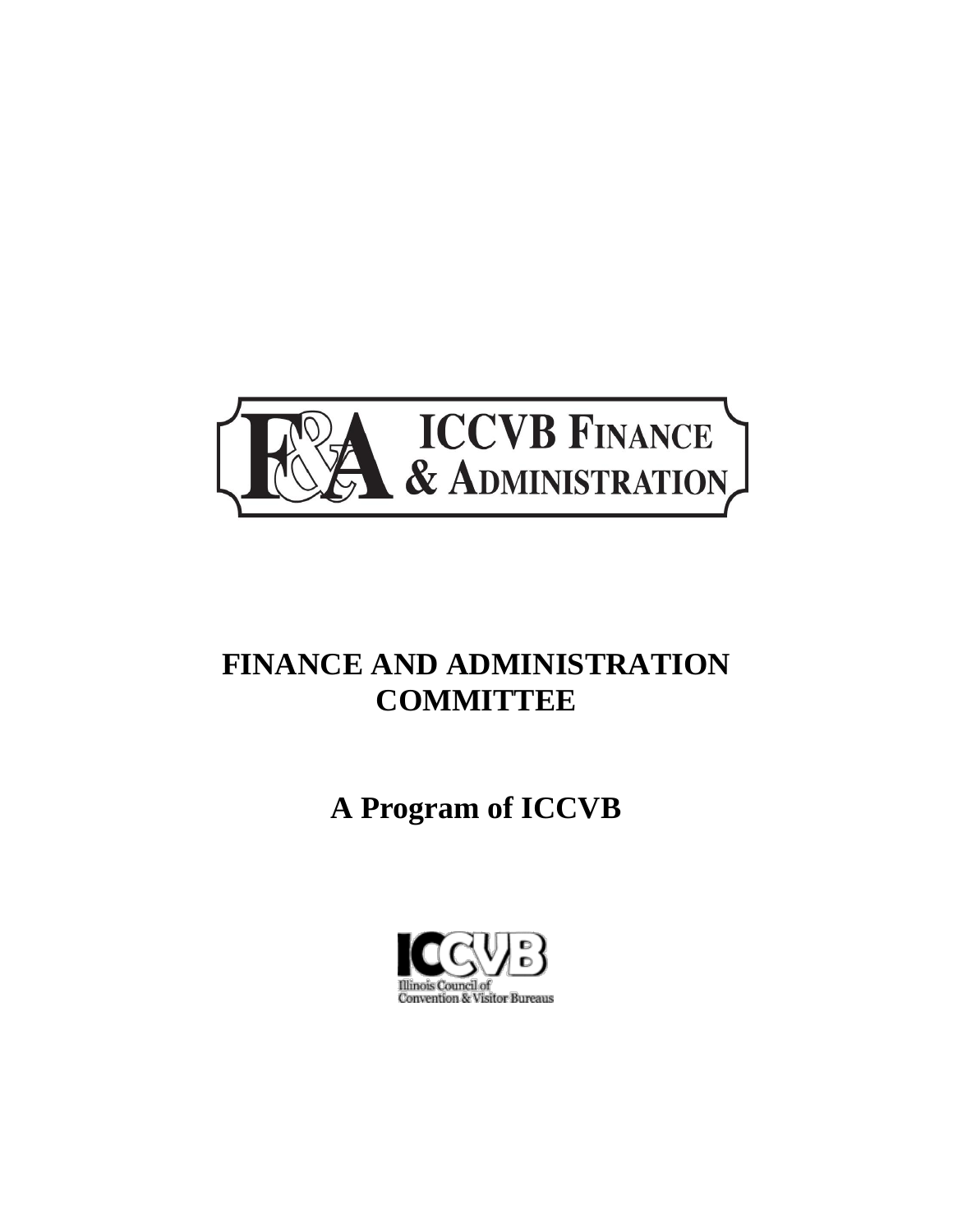#### **Mission Statement:**

The Finance and Administration organization, operating as a niche committee of ICCVB, exists to counsel and assist one another in matters relating to Illinois Office of Tourism grants and other financial and administrative issues. The group networks to stay informed and updated on Illinois Office of Tourism rules and regulations in order to remain in compliance with grant requirements

#### **Overview:**

The Finance & Administration committee consists of a group of people responsible for the budgeting, reporting and total fulfillment of the LTCB Grant along with other duties as assigned. This group meets during ICCVB scheduled meetings, but is available to each other on a continuous basis for support and assistance.

#### **Goals and Objectives**:

- Maintain a good working relationship with Illinois Office of Tourism /DCEO
- Establish and maintain a current database with CEO's and Finance and Administration contacts of each bureau by updating e-mailing list regularly.
- Explore money making projects to supplement individual Bureau finances.
- Continue to stay abreast of budget and funding issues.
- Assist and mentor F&A personnel with preparing for monitoring visits and audits.
- Provide a forum for F&A members for discussion of grant, personnel/office issues.
- Work with Illinois Office of Tourism on improving LTCB reports.